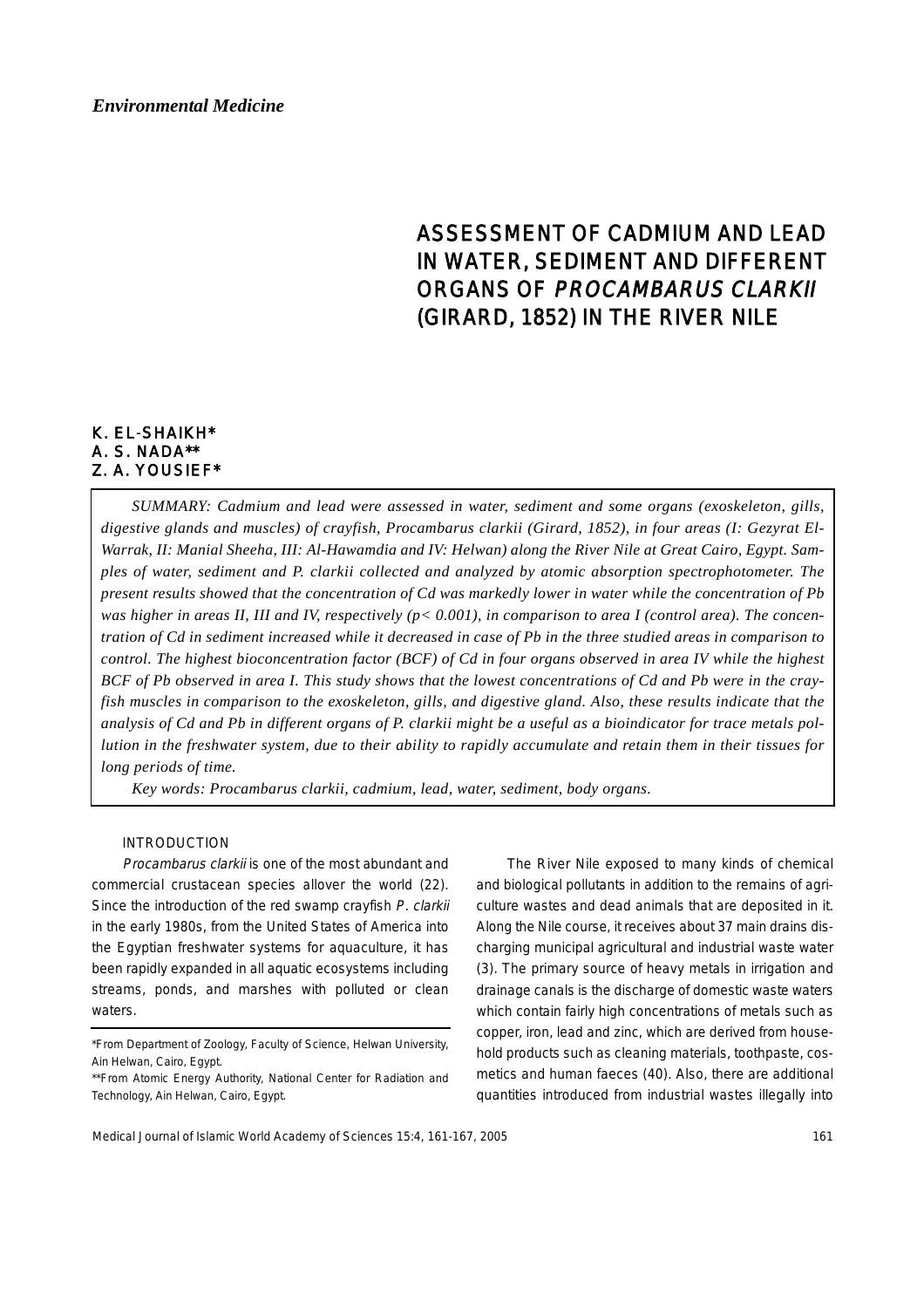canals (4) and washings of herbicides and pesticides of the agricultural land.

Some heavy metals such as zinc, copper, manganese, and iron are essential for the growth and well being of living organisms including man. However, they are likely to show toxic effects when organisms are exposed to levels higher than normally required. Other elements such as lead and cadmium are not essential for metabolic activities and exhibit toxic properties. Thus, the aim of the present study was conducted to assess the accumulation of Cd and Pb in the Nile water and sediment, and different animal tissues like exoskeleton, digestive glands, muscles and gills of crayfish, P. clarkii collected from different areas along the River Nile.

## MATERIALS AND METHODS **Sample collection**

Samples of the crayfish P. clarkii, water, and sediments were collected from four different areas of the River Nile. Gezyrat El-Warrak (Area-I), Manial Sheeha (Area-II), Al-Hawamdia (Area-III) and Helwan (Area-IV) at Great Cairo, Egypt, were the areas selected for this study. The specimens were collected during the period from May to September 2001.

Water was sampled using Ruttner-sampler at a depth of 0.5 meter. Sediment samples were taken with core sampler (diameter, 6.4 cm). Three sediment replicate samples from each site were combined. Water and sediment samples were collected from the same location where the crayfish were collected.

#### **Experimental design**

Samples of P. clarkii were collected and transported immediately alive to the laboratory, where they were dissected. Exoskeleton, digestive glands, muscles, and gills were removed and refrigerated at -20ºC till analyzed by atomic absorption spectrophotometer.

Different samples were weighed and then digested in concentrated pure nitric acid (65%, S.G. 1.42) and hydrogen peroxide in 4:1 ratio (23). Sample digestion was carried out with acids, at elevated temperature and pressures by using Microwave Sample Preparation Lab station, MLS-1200 MEGA. The selected elements were estimated quantitatively by using SOLAR System Unicam 939 (AAS), equipped with a deuterium background correction, fitted with GFTV accessory, a SOLAR GF 90, Graphite Furnace and SOLAR FS 90 plus Furnace Autosampler (Atomic Energy Authority, National Center for Radiation and Technology, Atomic Absorption Lab, Central Labs).

Bioconcentration Factor (BCF) calculated as the ratio of the concentration of the metal in the selected tissue to the concentration in water (39).

## RESULTS

#### **Cadmium (Cd)**

The results obtained from the water analysis showed that the concentration of Cd was markedly lower by 53.57, 55.87, and 64.98% in areas II, III and IV, respectively (p< 0.001), in comparison to area I, which considered as a control area (Figure 1a). Significant increases (76.18, 77.89 and 182.2%) in the concentration of Cd in the Nile sediment were observed in areas II, III and IV, respectively as compared to area I (Figure 1b).

The concentration of Cd in exoskeleton increased significantly (27.2 and 62.4%) in areas II and IV respectively while it very slightly decreased (4.95 %) in area III as compared to area I (0.202 ng/g fresh tissue) (Figure 1c). The concentration of Cd in gills increased significantly (194.5%) in area IV while it decreased in area II (17.9%) and area III (42.9%) as compared to area I (0.273 ng/g fresh tissue) (Figure 1d). The lowest percentages of decrease (40.2 and 50.7%) in Cd concentration in hepatopancreas observed in areas II and III respectively in comparison to control area (0.306 ng/g fresh tissue) (Figure 1e). The concentration of Cd in muscles decreased insignificantly in all studied areas in comparison to area I (0.239 ng/g fresh tissue) (Figure 1f).

The bioconcentration factor of Cd in the different organs of the animal are shown in Figure 2a-d. The exoskeleton of the animal showed the highest BCF value in area IV followed by areas II, III and I, respectively. The highest BCF value in the gills was observed in area IV followed by areas II, III and I, respectively. The hepatopancreatic BCF value decreased in the following order: Area  $IV > II > III > I$ , respectively. As regards the concentrations of Cd in the muscles of P. clarkii, the BCF of muscles was in the following order: Area  $IV > II > III > I$ , respectively.

## **Lead (Pb)**

Water analysis showed that the concentrations of Pb were markedly higher by 146.1, 300.1 and 218.8% in areas II, III and IV, respectively (p<0.001) in comparison to area I (Figure 1a). Highly significant decreases (81.5 and 74.35%, p<0.001) in the concentration of Pb in the Nile sediment were observed in areas III and IV, respectively, whereas the concentration of Pb in area II was more or less, the same as that of area I (Figure 1b).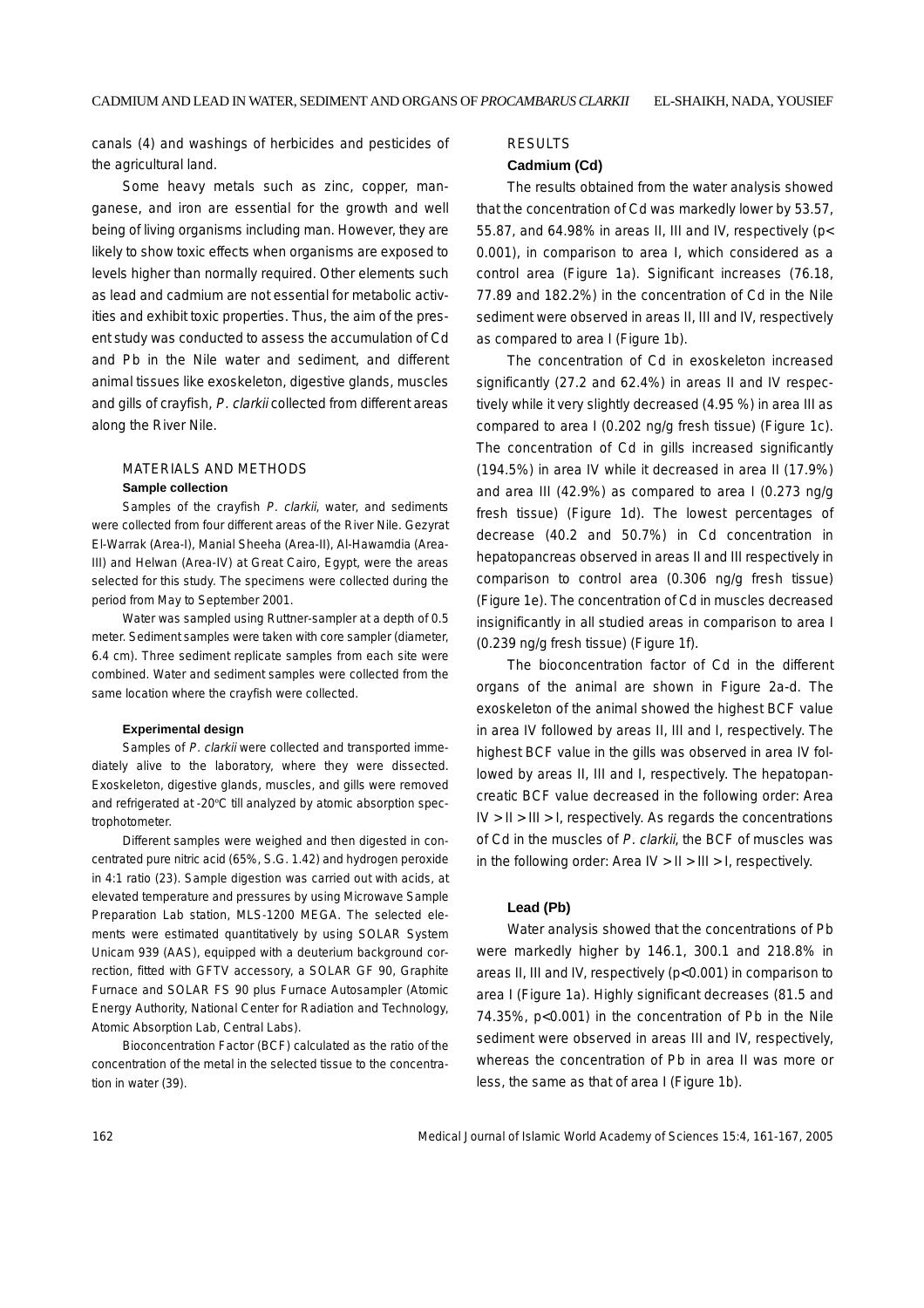Figure 1: Cadmium and Lead concentrations expressed as ng/ml in water (a), ng/g in sediment (b) and ng/g wet tissue in each of exoskeleton (c), gills (d), digestive glands (e) and muscles (f) of P. clarkii in the different areas of the investigation. All levels of significance are calculated as compared to area-I (control area). (\*p<0.05, \*\*p<0.01 and \*\*\*p<0.001).



Medical Journal of Islamic World Academy of Sciences 15:4, 161-167, 2005 163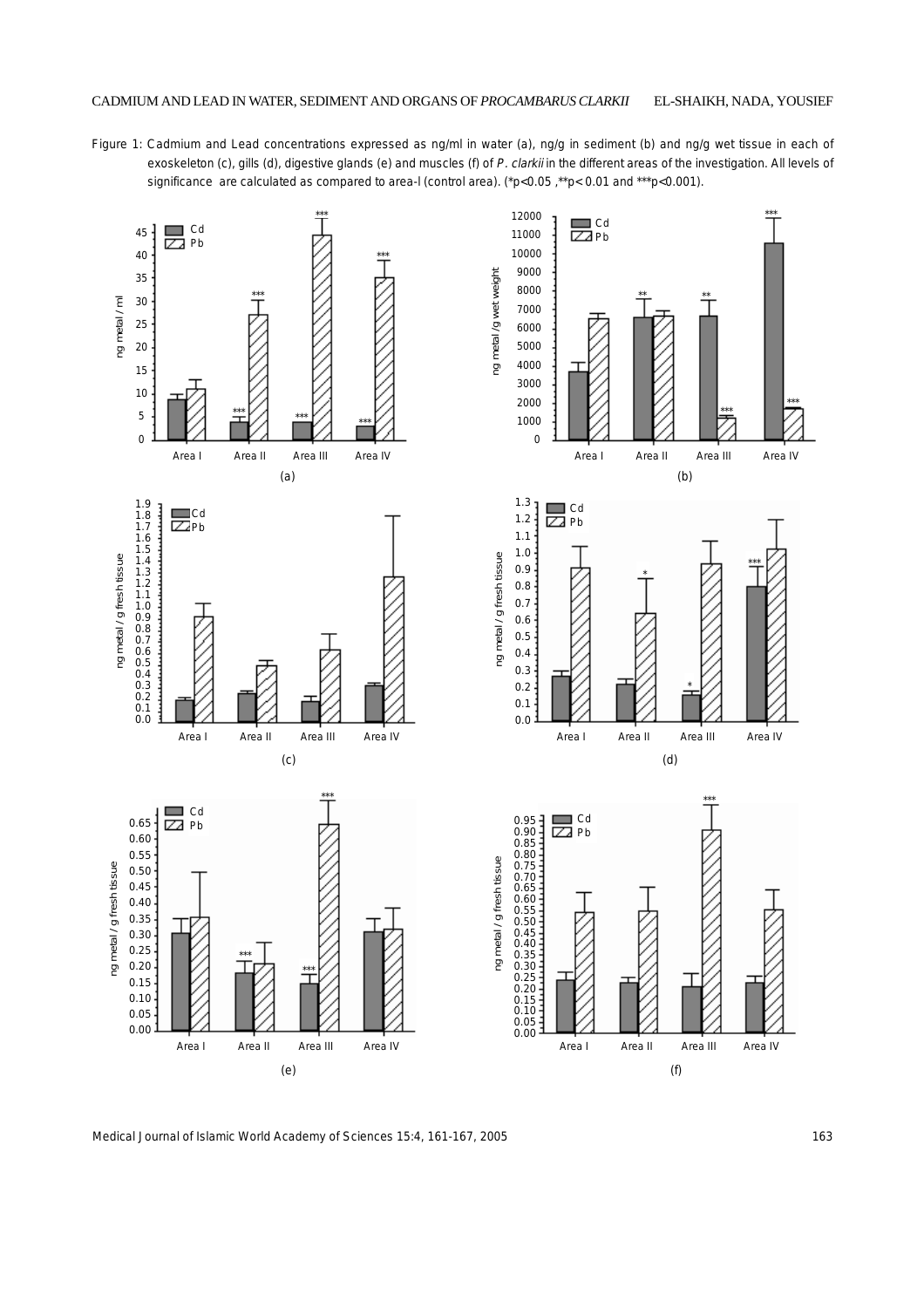Figure 2: Bioconcentration factor of Cadmium and Lead in each of exoskeleton (a), gills (b), digestive glands (c) and muscles (d) of P. clarkii in the different areas of the investigation (Area I: Gezyrat El-Warrak, area II: Manial Sheeha, area III: Al-Hawamdia and area IV: Helwan).



0.30  $\Box$ Cd 0.28 **Z**Pb 0.26 0.24 0.22 Bioconcentration factor **Bioconcentration factor** 0.20 0.18 0.16 0.14 0.12 0.10 0.08 0.06 0.04 0.02 0.00 Area I Area II Area III Area IV (b)  $\Box$  Cd 0.08  $\overline{\mathbb{Z}}$  Pb 0.07 **Bioconcentration factor** Bioconcentration factor0.06 0.05 0.04 0.03 0.02 0.01 0.00 Area I Area II Area III Area IV (d)

The present study showed that the concentration of Pb in exoskeleton decreased insignificantly (45.5 and 30.6%) in areas II and III while slightly increased (37.1%) in area IV as compared to area I (0.921 ng/g fresh tissue) (Figure 1c). The concentration of Pb in gills decreased significantly (29.1%) in area II while it very slightly increased in areas III and IV respectively as compared to area I (0.911 ng/g fresh tissue) (Figure 1d). A slight decrease (40.9 and 10.3%) in Pb concentration observed in areas II and IV while a marked increase (80.5%) observed in area III as compared to area I (0.359 ng/g fresh tissue) (Figure 1e). A marked increase (68.2%) in the concentration of Pb observed in area III while area II and IV showed no change in Pb concentration as compared to area I (0.541 ng/g fresh tissue) (Figure 1f).

The bioconcentration factor of Pb in the different organs of the animal are given in Figure 2a-d. The exoskeleton of the animal revealed the highest BCF of Pb in area I followed by areas IV, II and III, respectively. The highest BCF value in the gills was observed in area I then followed by areas IV, II and III, respectively. The hepatopancreatic BCF was in the following order: Area I > III > IV > II, respectively. The BCF of muscles showed the following order: Area  $I > III > II > IV$ , respectively.

### **DISCUSSION**

The maximum mean values expressed as  $\mu q$ /ml of the measured metals in the Nile water were as follows: 0.009 for Cd and 0.044 for Pb. It is obvious that the levels of Cd and Pb are within the permissible limits (Cd: 0.01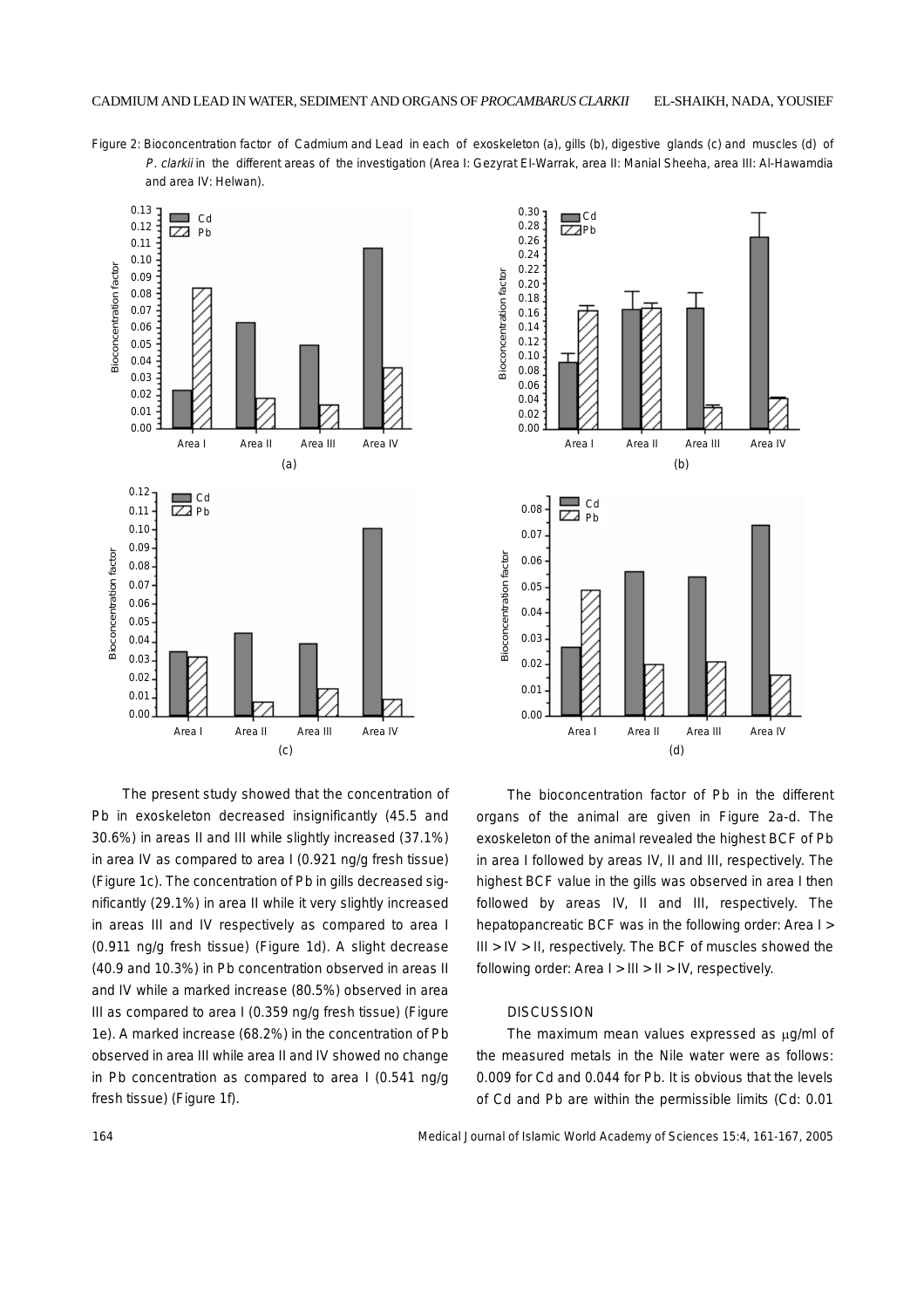mg/l and Pb: 0.05 mg/l) according to USEPA (43) and the Egyptian Laws (24).

It was found that the concentrations of Cd and Pb in the current study showed higher values than those reported by El-Rayis and Saad (16). Many authors estimated the concentrations of variant heavy metals along the River Nile in Egypt (15,33) and concluded that the differential concentrations of metals in water depend on the seasonal variations and the types of discharges.

Moreover, the obtained results in the present investigation indicate that the concentration of metals in the River Nile sediment reveal different patterns of concentrations according to their abundance in water. Hamed (20) reported that the sediment acts as a reservoir for all the contaminants and dead organic matter descending from the ecosystem above. Abdel-Baky et al. (2) found a correlation between the concentration of heavy metals and the abundance of organic matter. Hickling (21) reported that the broken-down organic matter exists as "humus" which behaves like an organic compound of high molecular weight. Humus acts as a weak acid and a weak base. Sediment with large amounts of humus has high colloidal content and has a very high adsorption capacity. It can strongly adsorb phosphate and different anions and cations.

When compared to other results obtained from other aquatic environments in Egypt, the present data show that the concentrations of Pb and Cd in the sediment of the studied areas are higher than those reported by Zyadah (46) in different locations of the River Nile at Damietta Governorate, Zyadah (47) in areas with intensive fish culture at Damietta Province and Abdel-Baky et al. (2) in different sites of the middle, western and eastern regions of Lake Manzala. Zyadah (48) reported very high levels of Cd (47.8 ppm dry wt.) and Pb (24.1 ppm dry wt.) in comparison with the results of the present investigation on the sediment taken from El-Borg and Hamido regions of the River Nile at Damietta city.

Generally, crustaceans accumulate some metals in direct proportion to the increase in the bioavailability from water and food chains (34). Many decapods can regulate their tissue and body burdens of heavy metals effectively (35). Naqvi and Howell (28) reported that the crayfish could accumulate cadmium, lead, and arsenic rapidly.

The gills are in contact with the external medium and are considered responsible for metal transfer to organism

and this therefore could explain the high metal concentration in this organ. Accordingly, Anderson (6) found that gills were the most important site of lead accumulation when Oreconectes virilis was exposed to several concentrations of lead. It was found that the highest lead concentration was in the gills and antennal glands of P. clarkii and the lowest was in the hepatopancreas and muscles (13,32). Tulasi et al. (42) showed that the lead content in the gills was much higher than that in muscles and midgut gland of crabs after four days of lead exposure.

Significant bioaccumulation of lead was observed in the hepatopancreas and gills of 7-day-exposed P. clarkii, whereas chromium accumulated the most in the gills and blood (5). Meyer et al. (27) reported that lead accumulated in high amounts of the crayfish Astacus astacus, especially in the digestive gland, carapace, and gills, whereas the hindgut and musculature exhibited very low lead levels, while cadmium accumulated particularly in the digestive gland and gills.

The digestive gland plays an important role in heavy metal metabolism and contributes to their detoxification (44). Granules of pyrophosphate containing metals were reported in digestive glands of many invertebrates, including bivalves (19) and cirripeds (45). In the garden snail Helix adspersa these pyrophosphate granules have been described to scavenge metals and detoxify them (38).

Pastor *et al.* (32) reported that the highest percentage of Pb accumulation (90%) was present in the gills of P. clarkii whereas the lead content in other tissues such as hepatopancreas and muscle was less than 1%. Lead and Cd were accumulated in high amounts especially in digestive gland and gills after exposure of the crayfish Astacus astacus to low-level of Pb and Cd (27). The accumulation of Cd in crayfish could be attributed to the presence of Cdbinding proteins in the mid-gut gland of P. clarkii and Austropotamobius pallipes (12,25).

It has been shown that lobster Homarus americanus can accumulate high concentrations of heavy metals (Cu, Cd, Zn and Ag) in the digestive gland and thus is a good indicator for monitoring changes in environmental metal levels (11,29).

The present study shows that the lowest concentrations of Cd and Pb were in the crayfish muscles in comparison to the exoskeleton, gills, and digestive gland. These findings are in agreement with other studies on the fresh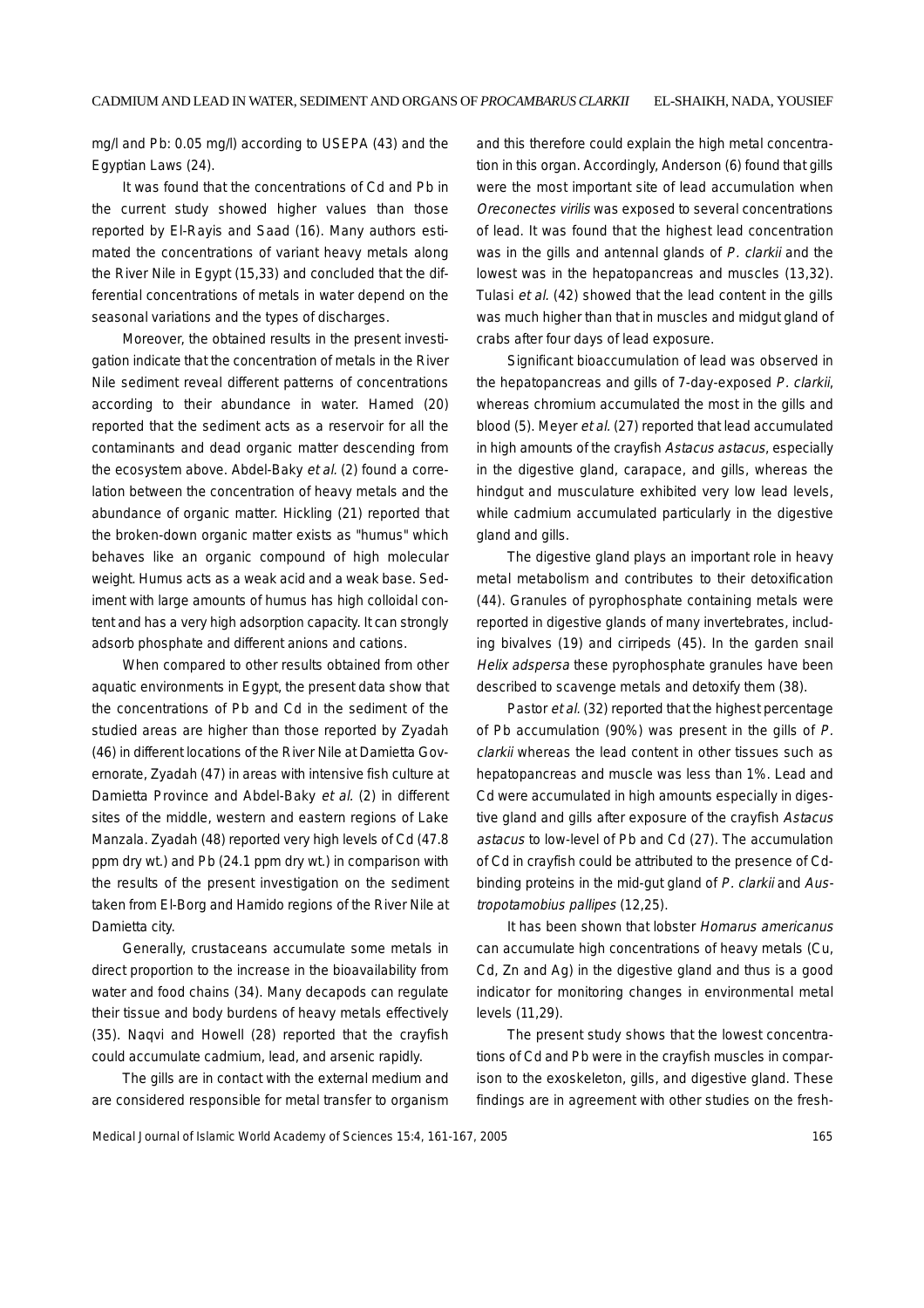water and marine decapods and other crustaceans (9,32,42). Anderson et al. (5) reported no metal accumulation in the abdominal muscle of the crayfish after placing it, for 7-days, in water receiving petroleum-laden effluents.

Abdel-Baky and Zyadah (1) reported that the liver and gills of marine fishes collected from Lake Manzala in Egypt had higher tendency to accumulate heavy metals more than muscles. Several authors reported that fish muscle tissue is generally low in trace metal content (14,24,30,36).

The recommended permissible levels of Cd and Pb in fish tissues for human consumption were 0.5 mg/kg dry wt. for Cd (17,26,31) and 0.5-2.0 mg/kg dry wt. for Pb (8,10,17). Also, the permissible levels of Cd and Pb in the shellfish Macrobrachium sp. were <0.10 mg/kg fresh weight for Cd and 4.36 mg/kg fresh weight for Pb (17). These results indicate that the analysis of Cd and Pb in various body parts of P. clarkii might be a useful as a bioindicator of trace metals pollution in the freshwater system, due to their ability to rapidly accumulate and retain them in their tissues for long periods of time. Similar findings were reported by many authors (7,28,37,41).

#### REFERENCES

1. Abdel-Baky TE, Zyadah MA : Effect of accumulation of copper, cadmium, and zinc on some biological parameters of some marine fishes from the Northern region of Lake Manzalah, Egypt. J Egypt Ger Soc Zool, 27:1-19, 1998.

2. Abdel-Baky TE, Hagras AE, Hassan SH, Zyadah MA : Environmental impact assessment of pollution in Lake Manzala. I. Distribution of some heavy metals in water and sediment. J Egypt Ger Soc Zool, 26:25-38, 1998.

3. Aboul-Ela TA, Fayed SE, Ghazy MM : Zooplankton as a parameter of pollution of the Nile water in Egypt. Proc Zool Soc AR Egypt, 21:203-217, 1990.

4. Alabaster JS, Lloyd R : Water Quality Criteria for Freshwater Fish. 2nd Ed, FAO. By Butterworth Scientific, London, p 361, 1982.

5. Anderson MB, Pella R, Janet EP, Milton F, James B; Liyod J, Gidda M, William JG : Metal accumulation in crayfish, Procambarus clarkii, exposed to petroleum contaminated bayou in Louisiana. Ecotoxicol Environ Saf, 37: 267-272, 1997.

6. Anderson RV : The effects of lead on oxygen uptake in the crayfish, Orconectes virilis (HAGEN). Bull Environ Contam Toxicol, 20:394-400, 1978.

7. Antón A, Serrano T, Angulo E, Ferrero G, Rallo A : The use of two species of crayfish as environmental quality sentinels: the relationship between heavy metals content, cell and tissue biomarkers and physico-chemical characteristics of the environment.

Sci Total Environ, 247: 239-251, 2000.

8. Australian NH and MRC : Food Standards Code-1987. Australian Government Publishing Service, Canberra, 1987.

9. Baden SP, Eriksson SP, Gerhardt L : Accumulation and elimination kinetics of manganese from different tissues of the Norway lobster Nephrops norvegicus (L.). Aquat Toxicol, 46:127- 137, 1999.

10. Brown VM, Gardiner J, Yates J : Proposed Environmental Quality Standards for List 2 Substances in Water. WRC Tech Mem, p 208, 1984.

11. Chou CL, Paon LA, Moffatt JD, Zwicker B : Copper contamination and cadmium, silver and zinc concentrations in the digestive glands of American lobster Homarus americanus from the Inner Bay of Fundy, Atlantic Canada. Bull Environ Contam Toxicol, 65:470-477, 2000.

12. Del Ramo J, Pastor A, Torreblanca A, Medina J, Diaz-Mayans J : Cadmium-binding proteins in mid-gut gland of freshwater crayfish Procambarus clarkii. Bull Environ Contam Toxicol, 42: 241-246, 1989.

13. Dickson GW, Briese LA, Giesy JP Jr : Tissue Metal Concentrations in Two Crayfish Species Cohabiting a Tennessee Cave Stream, Oecologia (Berl) 44:8-12, 1979.

14. El-Deek M, Abdel-Moneim M, Beltagi A, Nagiub K, Naguib M : Distribution of Cu, Cd, Fe, Pb and Zn in some fish families from the Suez Cana and Mediterranean Sea Egypt. The 4th Con Environ Protec, 10-12 May pp 196-203, 1994.

15. Elewa AA, Shehata MB, Issa YM, El-Satar AA : Study on some major anions and cations of the River Nile water at Elkanater El-Khyria region. Bull Fac Sci, Zagazig University, 17:144- 165, 1995.

16. El-Rayis AO, Saad MAH : Concentration of Cu, Cd, Zn, Fe, and Mn in the Nile River water and its contribution to the Mediterranean. J Etud Pollut Chem, 7: 45-52, 1985.

17. FAO : Compilation of legal limits for hazardous substances in fish and fishery products. FAO, Fishery Circular No. 464, pp 5-100, 1983.

18. FAO : Committee for Inland Fisheries of Africa. CIFA Technical Paper, No 25. Review of pollution in the African aquatic environment. Rome, FAO, pp 45-57, 1994.

19. George SG, Pirie BJS, Coombs TL : Isolation and elemental analysis of metal rich granules from the kidney of the scallop, Pecten maximus (L). J Exp Mar Biol Ecol, 23:71-84, 1980.

20. Hamed MA : Distribution of trace metals in the River Nile ecosystem Damietta Branch between Mansoura city and Damietta Province. J Egypt Ger Soc Zool, 27: 399-415, 1998.

21. Hickling CF : Fish culture. Faber and Faber, London, p 295, 1962.

22. Huner JV : Ecological observations of red swamp crayfish, Procambarus clarkii (Girard, 1852), and white river crayfish, Procambarus zonangulus (Hobbs and Hobbs 1990), as regards their cultivation in earthen ponds. Freshwater Crayfish, 10:456- 468, 1994.

166 Medical Journal of Islamic World Academy of Sciences 15:4, 161-167, 2005